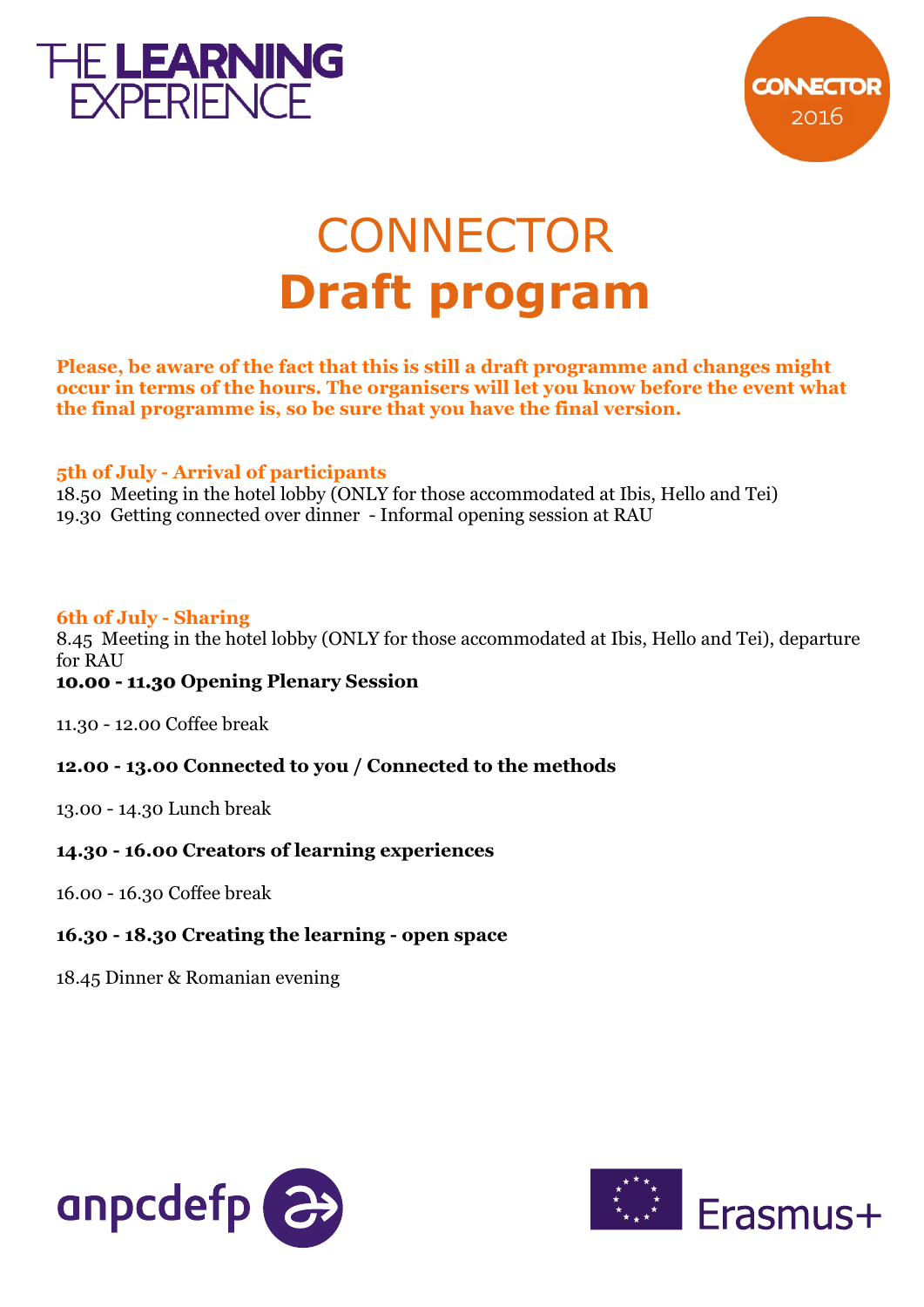



#### **7th of July - Learning**

8.45 Meeting in the hotel lobby (ONLY for those accommodated at Ibis, Hello and Tei), departure **.30 - 11.00 Opening of the day (plenary) 9** for RAU

11.00 - 11.30 Coffee break

#### **11.30 - 13.00 Parallel Workshops**

13.00 - 14.30 Lunch break

**14.30 - 16.00 Parallel Workshops** 

16.00 - 16.30 Coffee break

## **16.30 - 18.00 Parallel Workshops**

19.00 Dinner & Intercultural evening

## **of July - 8th Learning**

**9.30 - 11.00 Parallel Workshops**  8.45 Meeting in the hotel lobby (ONLY for those accommodated at Ibis, Hello and Tei), departure for RAU

11.00 - 11.30 Coffee break

## **11.30 - 13.00 Parallel Workshops**

13.00 - 14.30 Lunch break

## **14.30 - 16.00 Parallel Workshops**

16.00 - 16.30 Coffee break

## **16.30 - 18.00 Parallel Workshops**

18.30 - 20.30 Dinner